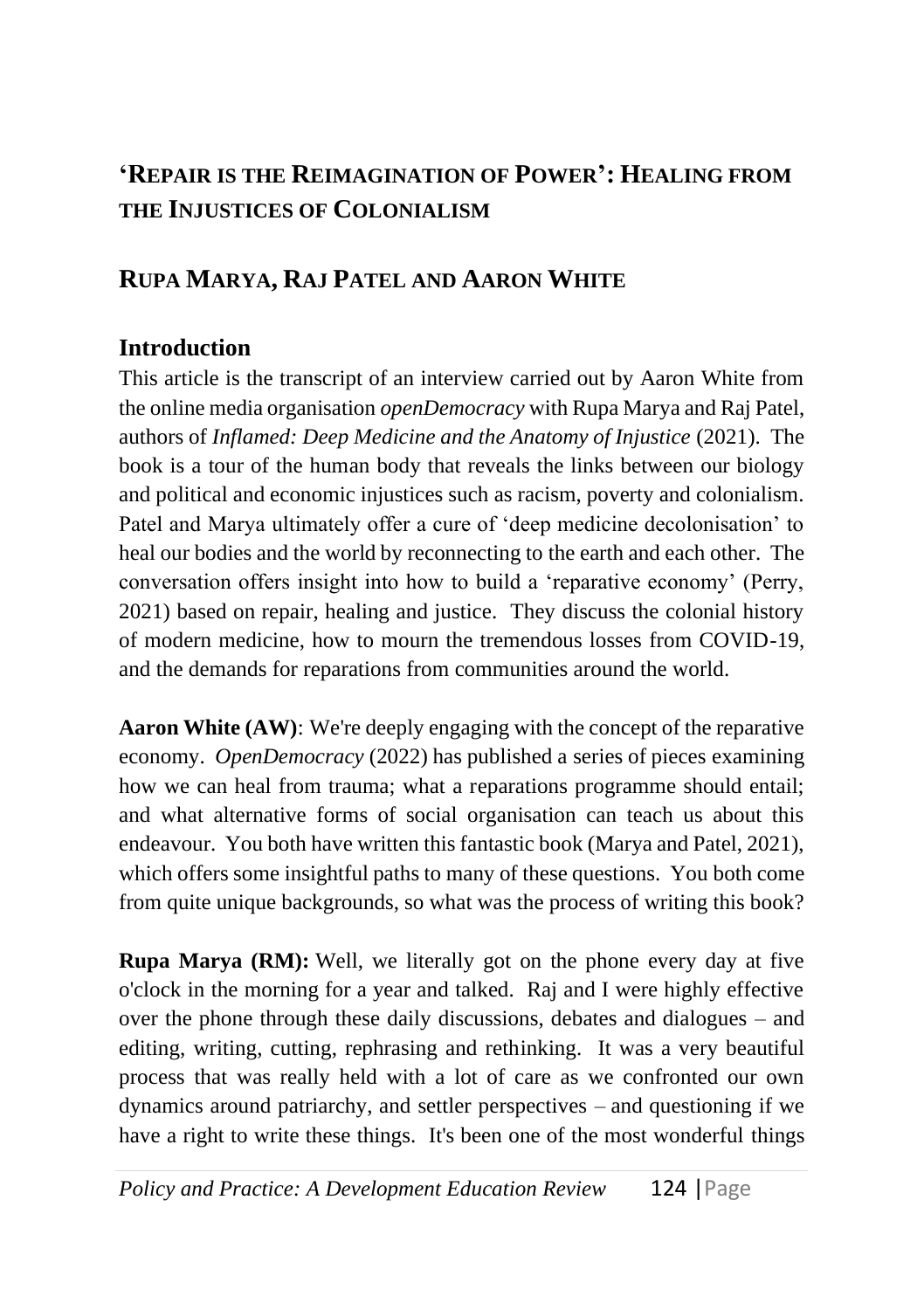to crystallise some of these ideas that have been formless in my mind for about twenty years as a doctor – these inklings, these intuitions, these hunches – and work with such a mastermind as Raj to bring together the social, the political, the economic, the historic, and the epidemiologic with the cellular and the microscopic. And getting to connect with people within our circles of the work that we've done through the years and walking in solidarity with different groups who are doing wonderful work in care and repair already, and advancing new systems.

**Raj Patel (RP)**: It may seem as if we're coming at things from a different perspective – and obviously Rupa's experience on the frontlines at Standing Rock and being a medical doctor, are vital to us being able to make this book happen together. But we understood that there's something wrong with the idea that food and medicine are different worlds. That this division that exists under capitalism – that food and the food system is on one side and the medical systems on the other, and never the two shall meet and so we have to reknit them together – that idea is itself the product of colonial thinking. Ours is the only civilisation in which food and medicine are really quite distinct domains and for quite a lot of folk, and quite a lot of people in human history, food and medicine have been really not as hard to think about separately as we do these days.

**AW:** The book tackles a lot of crises. Can you diagnose the sickness – the inflammation – that the book discusses? And, how is your book counter to liberal self-help and individual guidance?

**RM:** Guidance like: 'oh, you just need to get a vaccine and then toss away your mask and we're all fine'. That over reliance on individual solutions or just buying an electric car and climate change will just magically disappear.

We go down to the roots of understanding how we got to the place where we have wildfires in California in January after the highest amount of rain that we've had in decades. We got here because of a system of thought that severed humanity from the living world around us – from the web of life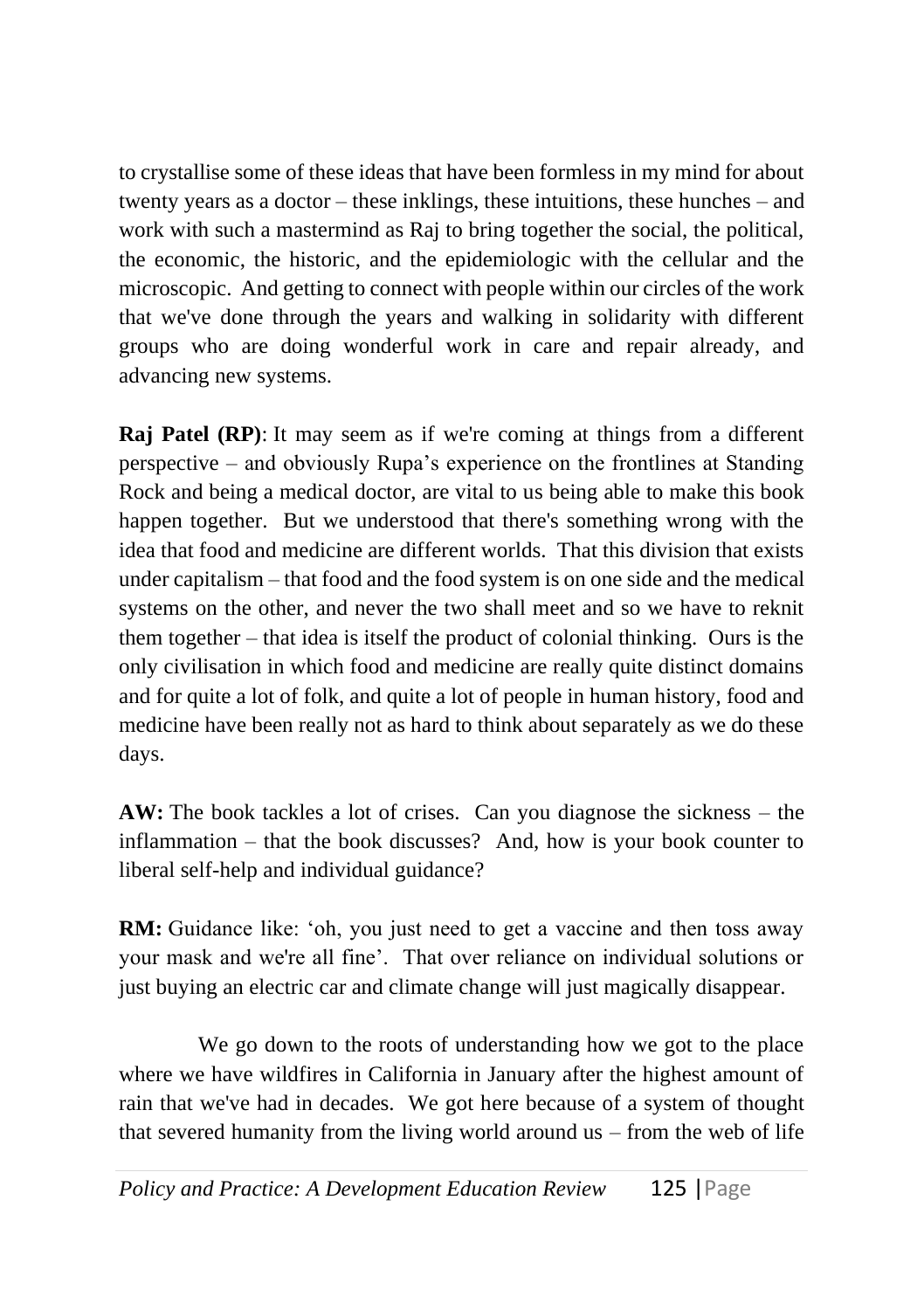that supports our wellness. And that severance happened in service of advancing an economic social programme that has infected the entire globe. *That* is truly the pandemic we've been living with for 600 years. And coronavirus is the latest iteration of catastrophe as is climate change, but there are several catastrophes that have been smouldering and burning for centuries.

And, so what we look at is the root cause of those catastrophes. So instead of just advocating for more Diversity, Equity and Inclusion (DEI) training or more Black presidents, we look at what is actually causing the root of the disease which is what we identify as the colonial capitalist cosmology and how it insinuates itself into every aspect of our lives.

**RP:** I love how you use the word diagnosis, because that's something obviously really central to our project. Because when we talk about diagnosis, we're precisely not following the path of storytelling, in which the patient is both the locus and usually the cause of disease. Rupa has this fantastic example of the diabetic patient who comes in and blames themselves for diabetes, when in fact, it's really hard if you are living on Supplemental Nutrition Assistance Programme (SNAP) support and if you're trying to make ends meet and there's not enough money to be able to pay rent, pay for insulin and a good meal. To control your diabetes is incredibly difficult on a low income. And somehow that's your fault, not a structure and not a system in which the insulin manufacturers are making out like bandits.

The story of diagnosis is a sort of narrative art, in which certain subjects are pre-formed even before the patient doctor encounter. The idea of the hysterical woman or the uncontrollable Black man; the idea that there are these individuals who present themselves as part of a social narrative already so that the doctor's job is to rubber stamp the way that that social authority works. That's the way that certain modes of diagnosis have tended to operate in the past. And that's precisely what it is that we're trying to undo. We're trying to do different kinds of storytelling – recognising that actually, if the patient is this pre-formed subject, and that subject is one that's always been an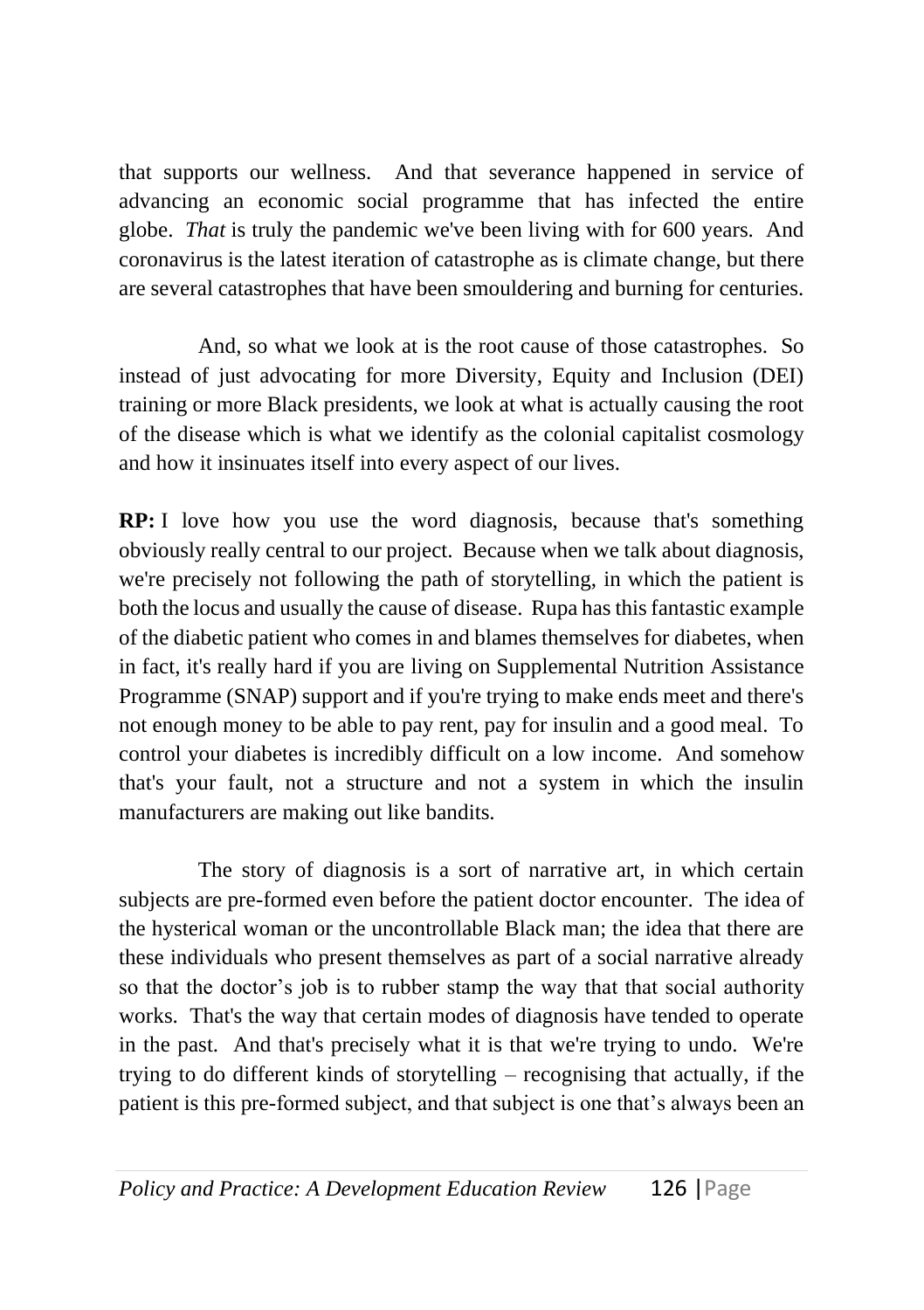individual, then already, we're limited in what it is that we can imagine ourselves doing to promote change, right?

That's why as Rupa is saying, capitalism offers us a few pretty basic and obviously stupid ways of tackling climate change: driving electric cars, carrying tote bags and drinking through a metal straw, right? I mean, how that is going to solve the ecological crisis is not entirely clear. But nonetheless, these are the things that you as an individual can do. So you should probably do them. And yet to ask beyond that, what it is that you might be doing in community and in a circle – to imagine in fact, that the individual is not the locus of responsibility, but is the locus of change. That's a very different kind of storytelling when it comes to medicine, to food and to politics.

**AW:** In the book you devote a decent amount of space to the history of modern medicine and its connections to colonialism. Can you dissect this relationship?

**RM:** The colonial project was really enacted through the missionaries, the medics and the militaries – medicine played a role in asserting the dominance of colonial forces in other people's territories.

It was not interested in keeping all the native people healthy and optimising their wellness. It was interested in keeping the colonisers healthy, so that they could continue to extract the wealth and dominate those people in their lands. When you *really* understand that, you're not surprised when you see that Black women have a twelve times higher mortality rate than white women in the postpartum period in New York City. You understand that, okay these are remnants of thoughts and understandings that have really shaped the structures of modern medicine today – part of the violences that are embedded into the frameworks and the institutions and the way that culture recreates itself.

When we think about words, like the 'non-compliant patient', doctors interrupt their patients within eleven seconds on average of encountering them. We don't tend to think: is our patient the expert in their body through their lived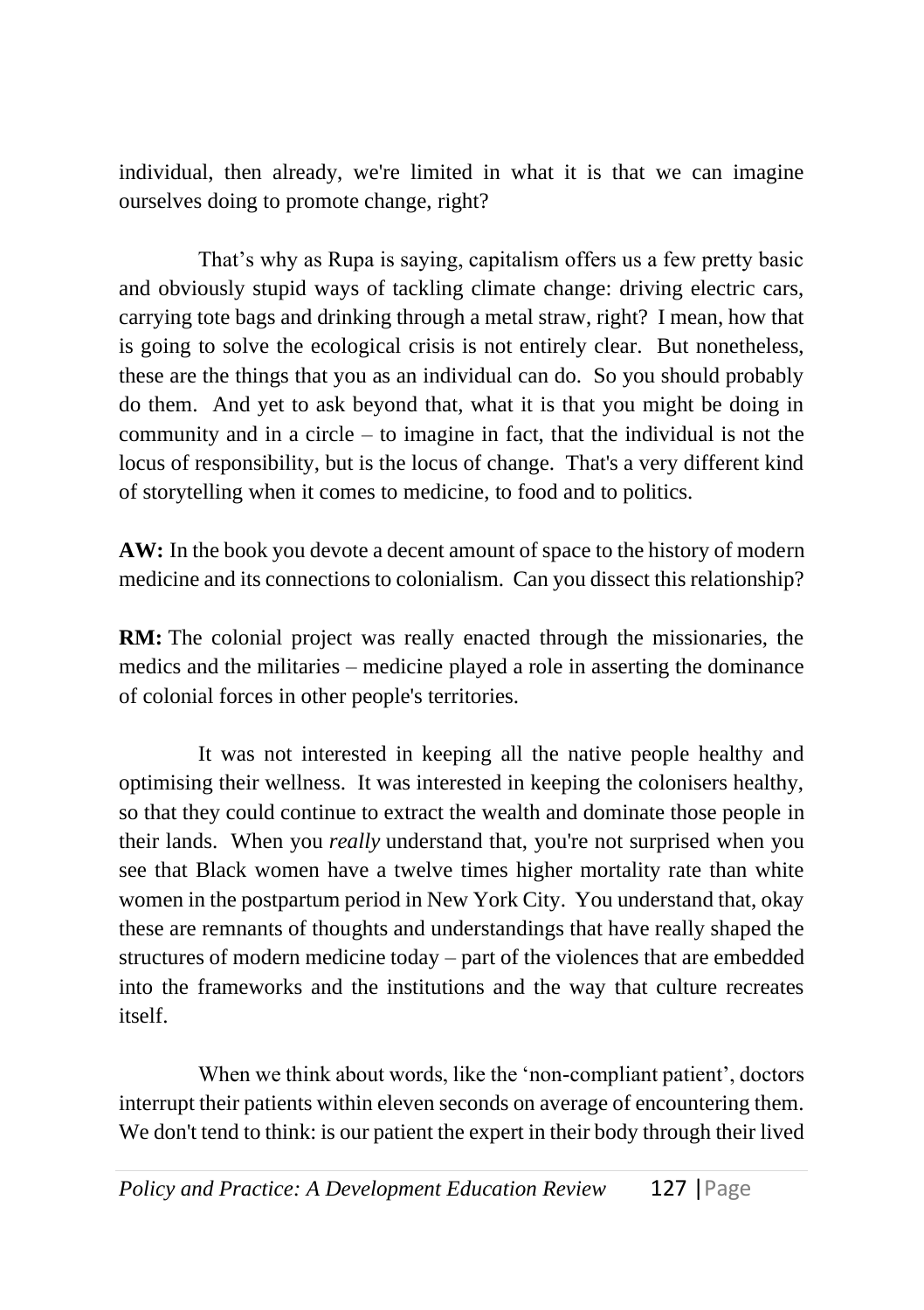experience in their own body with their disease? Doctors who focus on narrative medicine in history taking, can most of the time find out what's wrong with somebody within 95 per cent of the time by just really listening and asking the right questions and listening to how a person reveals the story of their illness. And then asking some more questions about what's going on around the body. What is the sum of the exposures from that person? What are their histories, their ancestries? What kind of traumas are they carrying through generations? How is that impacting the cellular function of the immune system?

So all these things are much more intricately tied to the web of life around them. As a practicing doctor, we were used to thinking of the immune system as something that fights off invaders – again, like a very colonial *us versus them* dichotomy, this Cartesian Dualism that is really a part of our understanding whether it's in medicine, or how we address ecology right now. These enlightenment era fallacies continue to pervert the way we're able to understand what we're seeing in front of us. But as we studied and read for our book, I started to understand that the immune system is actually our harmoniser with the world around us. So, if the world around us is toxic and damaging, the immune system responds with damage, and trying to remediate that damage, sets off its own cycles of more damage inside the body which is registered as chronic sterile inflammation.

But if the world around us is in balance  $-$  ecologically, socially, politically – then the immune system harmonises with balance. So to just focus on each individual and say, 'oh, you just need juice and this probiotic pill and get some more exercise and sleep better' – misses the whole point, because you can't actually get better health outcomes until you start working on the level of restructuring the world around our bodies. And that is not something any individual can do. That is something we must do collectively, and is happening right now collectively, and those are the stories that we have lifted in the book.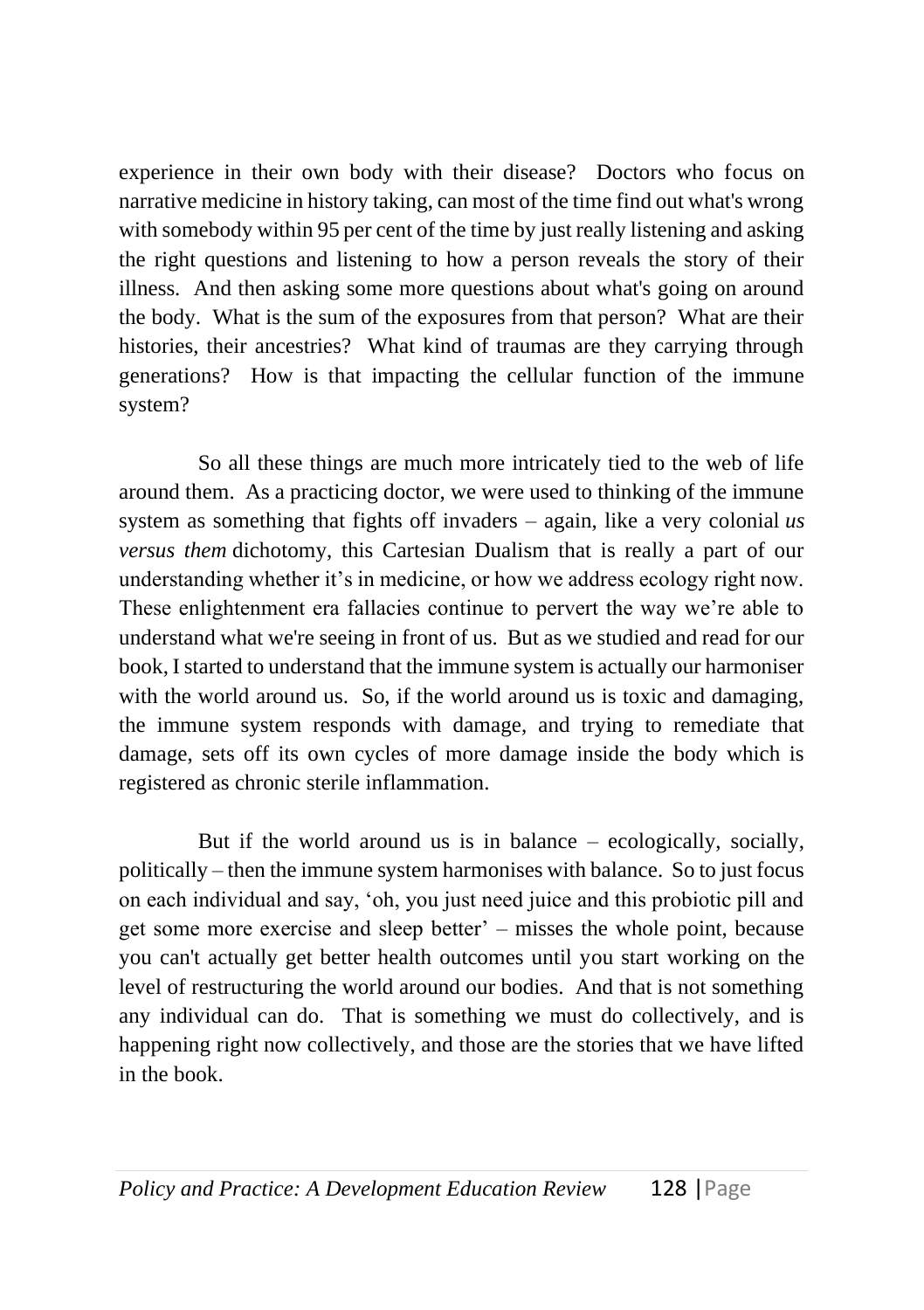**RP:** One of the joys of having worked with Rupa on this book is how when I'm feeling a bit under the weather  $-I$  won't say I'm fighting something off. I'll remind myself that I'm learning to live with something. And that's important because it's even the language of colonialism – for example Roman colonialism is right there in the word immunity. When the Romans were busy in the Mediterranean trying to figure out how to bring other cities into the empire but also to recognise that there was something special about the Romans, that they were supreme above other cities – they needed a term to denote the ways that folk in conquered cities were free, but not subject to the same duties as Romans were. And so the idea of *numera* ('duties' in Latin) was used to denote the *civitates liberi et immunes*, so free cities but immune, not subject to the same duties. And that language of straight colonialism from the Roman Empire is there when we talk about immunity – it's not the same as us. But the contours of not the same as us can be understood either in the sort of military metaphors or the idea of a police metaphor, or as the idea of an ecotone – a zone of different life forms coming together and encountering one another with valences that might involve danger, but also might involve mutualism and care.

**RM:** The concept of *Ubuntu* from South Africa, was one I learned when writing this book. The concept that I am because you are; that my wellness is predicated on your wellness, and so that by caring for you I'm also caring for myself. If we took that approach to the pandemic, we'd probably be in a far different place. But that concept of *Ubuntu* is very much relevant to looking at how the body responds with the gut microbiota inside of us so that we are healthy because of the way we tend our forests inside of us. If we ignore all the organisms around and in us that are totally necessary for our proper immune, endocrine and neurologic functioning then we will be unhealthy because of it. And that's why we see that the least biodiverse guts on planet earth belong to people who live in urban environments, constructed by colonial capitalism. The people with the most biodiverse guts on Earth, and also the lowest amount of chronic inflammatory disease are those people living in reciprocity with the web of life around them  $-$  so Indigenous communities,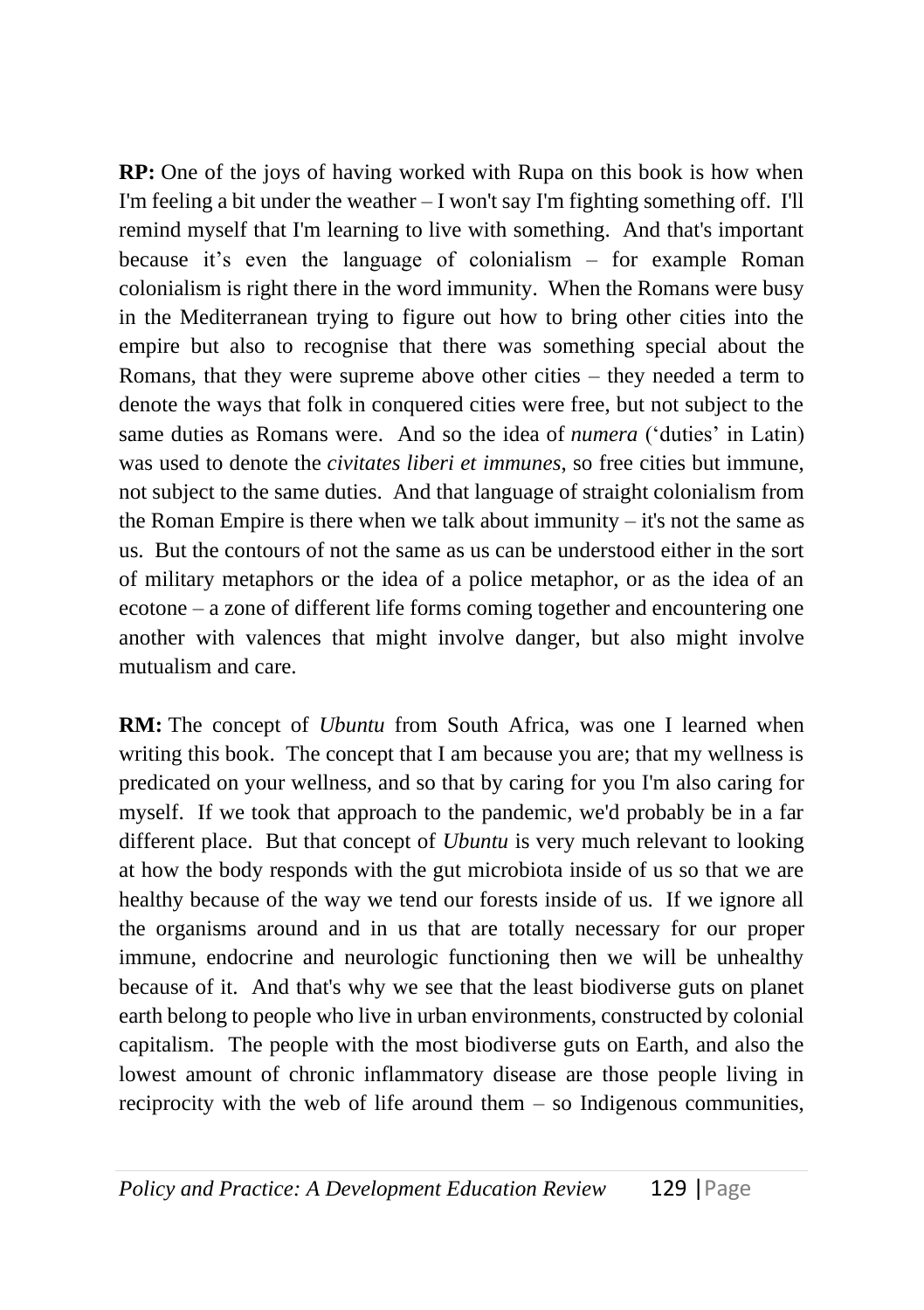hunter gatherer communities, small horticultural communities. There's wisdom in those ways that Western science has totally missed.

I recommend that all my patients get vaccinated, because we've seen that with COVID-19 it decreases hospitalisation, severity of illness and death. With Omicron you're still able to get infected, but it does decrease the severity of illness. But it's not everything, it's not enough.

When you're having people who are being forced into exposure; being low wage workers; being immunis of our modern society – the undocumented, the Indigenous, the Black, the brown, the poor – you have actually a lot more that needs to be done than just vaccinate people, you have to actually restructure the world around those bodies for them to have different health outcomes. And that's the place where we're hitting the wall, right? Oh, well, that's why they keep talking about vaccines – get four doses. But let's not talk about universal basic income and cancelling debt and cancelling mortgages and mobilising the working class to really be able to control their work environments for their own safety and wellness.

**AW:** Feeding off the concept of immunes. With climate change and rising global inequality we are seeing a rise of ecofascism and the solidification of borders. What do you think your book can teach us about borders?

**RP:** This narrative that we have about our bodies is the same fiction that we have about nations, which is one founded on an illusion of purity, that somehow our bodies are just this one thing, and that Ayn Randian fantasy about your body. If you look at the sort of alt-right websites, if you look at (far-right conspiracy web site) *Infowar*s, for example, you'll see vast amounts of conspiracy theory stuff, and then Genetically Modified Organism (GMO) free organic survival food, how are these linked?

Well because your body is a temple just in the same way as the nation is, and you don't want to defile it. You see a lot of people buying organic food, not because they care about workers in the field who are exposed to these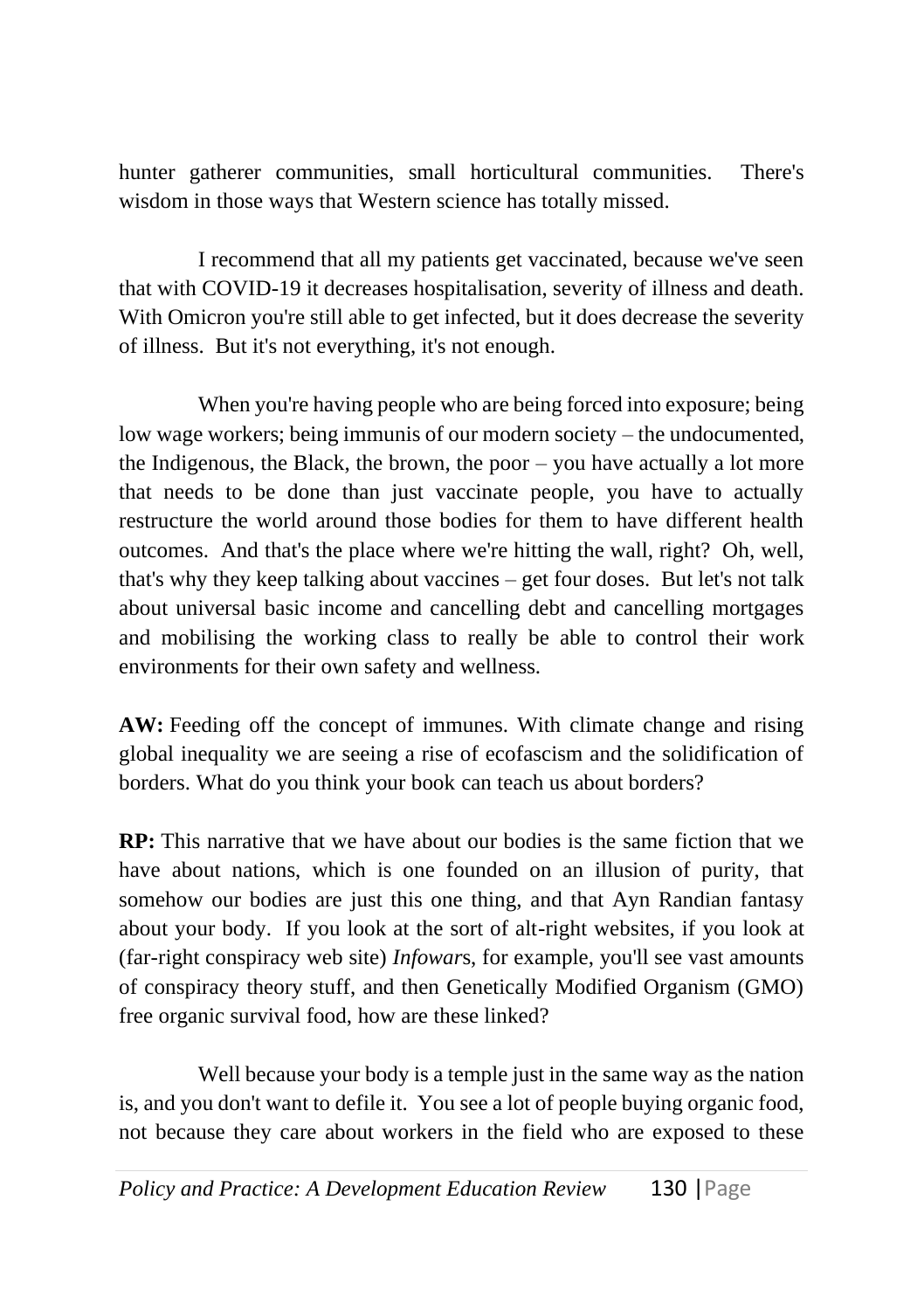horrible pesticides where they have much higher risks with a range of outcomes – but for their children. Instead you see people buying organic food because of this idea of precious bodily purity. I mean, you see it in *Dr Strangelove* (Criterion, 1964) – your precious bodily fluids are part of the idea of a national myth.

Now, the idea of the border is precisely this gatekeeping thing that stops the defiling pollutants of the immigrant coming in and messing with your pure nation home. What we point out is this sort of history of miscegenation and muddiness. That the body is not one thing, it is a holobiont. Human beings are assemblages of lots of different living beings, not just bacteria, but archaea, fungi, and viruses. We have a range of living beings without which we couldn't live, that are not us. And that recognition of impurity is an important part of understanding how it is that we should rethink the way we characterise the ways that we as holobionts engage with the rest of the web of life.

**RM:** Yes, it's a fiction, but also a real gross misunderstanding of who we are as assemblages of organisms. It really throws into question our concepts of identity, as individuals, as communities, and also as nations – and why borders are set up in that way, and to understand that the policing of borders has always been a part of the colonial capitalist project. To restrict the flow of people and resources is how the system works – to really have these choke points so that you can create relative scarcities and desperation amongst certain groups of people, and other areas of concentrated wealth. And, so once we understand that these are fictions we can ask ourselves is this the best story to tell? In this day and age where we're going to have increasing frequencies of catastrophic wildfires and floods and hurricanes and people who are desperate on the move – what is the best way to approach this? What is the most healing way to approach this with the levels of ecological trauma that are coming in and already here?

**AW:** Another interesting aspect of the book is the connection you lay out between debt and stress. You write that: 'Some studies have found a dose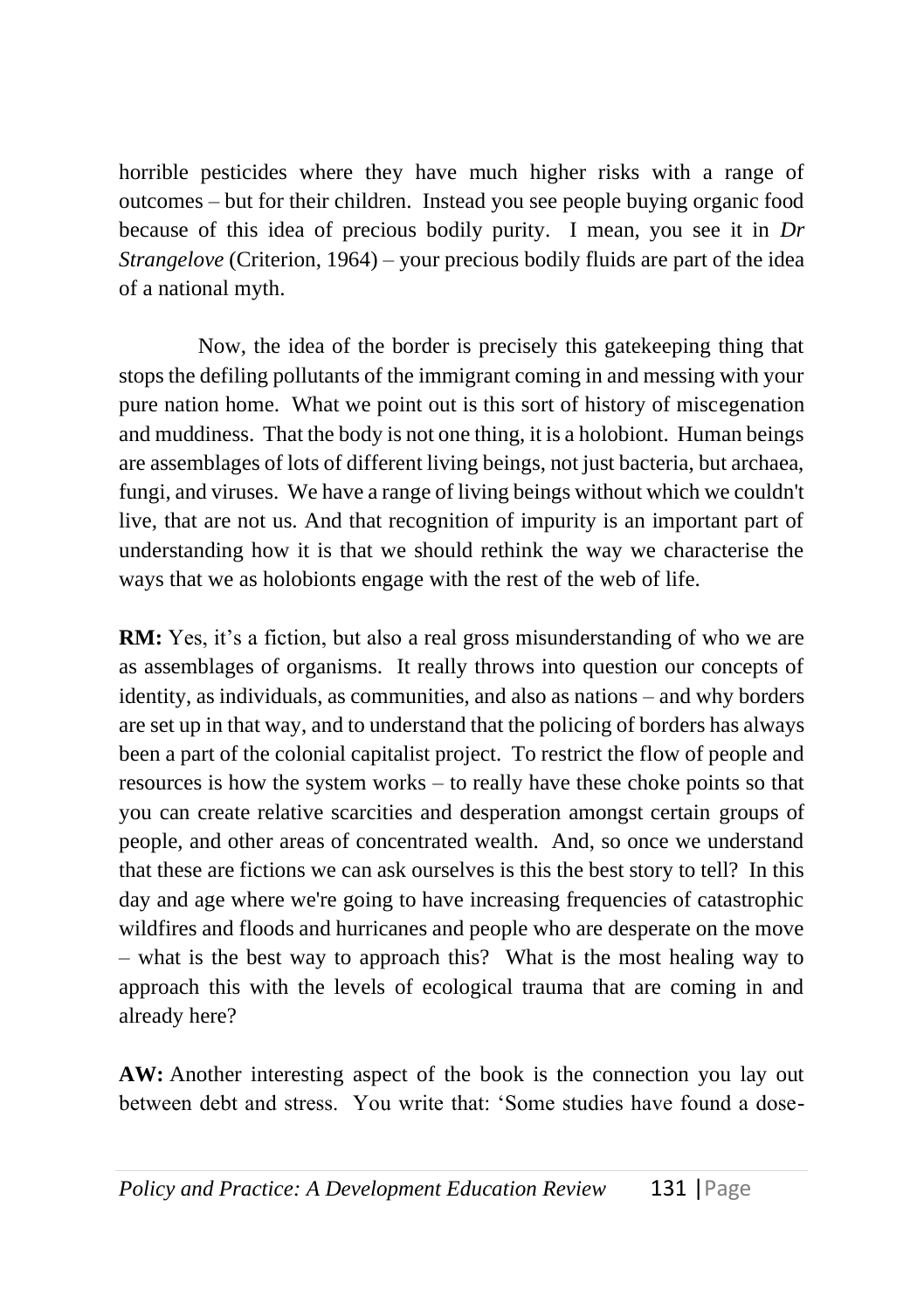response effect between levels of debt and odds of suicide: the greater the debt, the greater the level of mental distress'.

You also then connect this to sovereign debt and the way our multilateral institutions further these power imbalances. Can you speak to this phenomenon between debt, stress and control – and how it materialises within the body?

**RM:** I was surprised to learn that such a large percentage of cardiovascular events happen without any cardiovascular risk factors. That was something that I was taught. Someone comes in, they're having a heart attack, you ask about smoking, family history and cholesterol, and you ask about these typical risk factors. But I think in one study, we found up to 40 per cent of events happen without any of those risk factors – including one of my colleagues in hospital medicine. When you listen to these women who are working under extraordinarily stressful situations carrying huge amounts of debt through medical school, and then working in a very toxic hospital environment – they are people who have no cardiovascular risk factors, yet have heart attacks in their 40s. Debt itself is an independent driver of inflammation through stress that accesses the body.

**RP:** Let's rewind to something you just mentioned earlier about the living wage. Why is it that we have so many politicians keening about the need for people to return to work? Well it's because the economy depends on low wage work and the exploitation of workers in particular. That has a known medical consequence, particularly when we understand the desperation of some working class folk who need at some points to be able to take payday loans because they can't make rent and feed the family and pay for medicine at the end of the month. And so you take a bridging loan. A payday loan of \$300, can result in a total repayment of \$800. An annual percentage rate (APR) of 400 per cent.

Those kinds of loans drive inflammation, because again, inflammation is not just your body's response to danger, but it's also the threat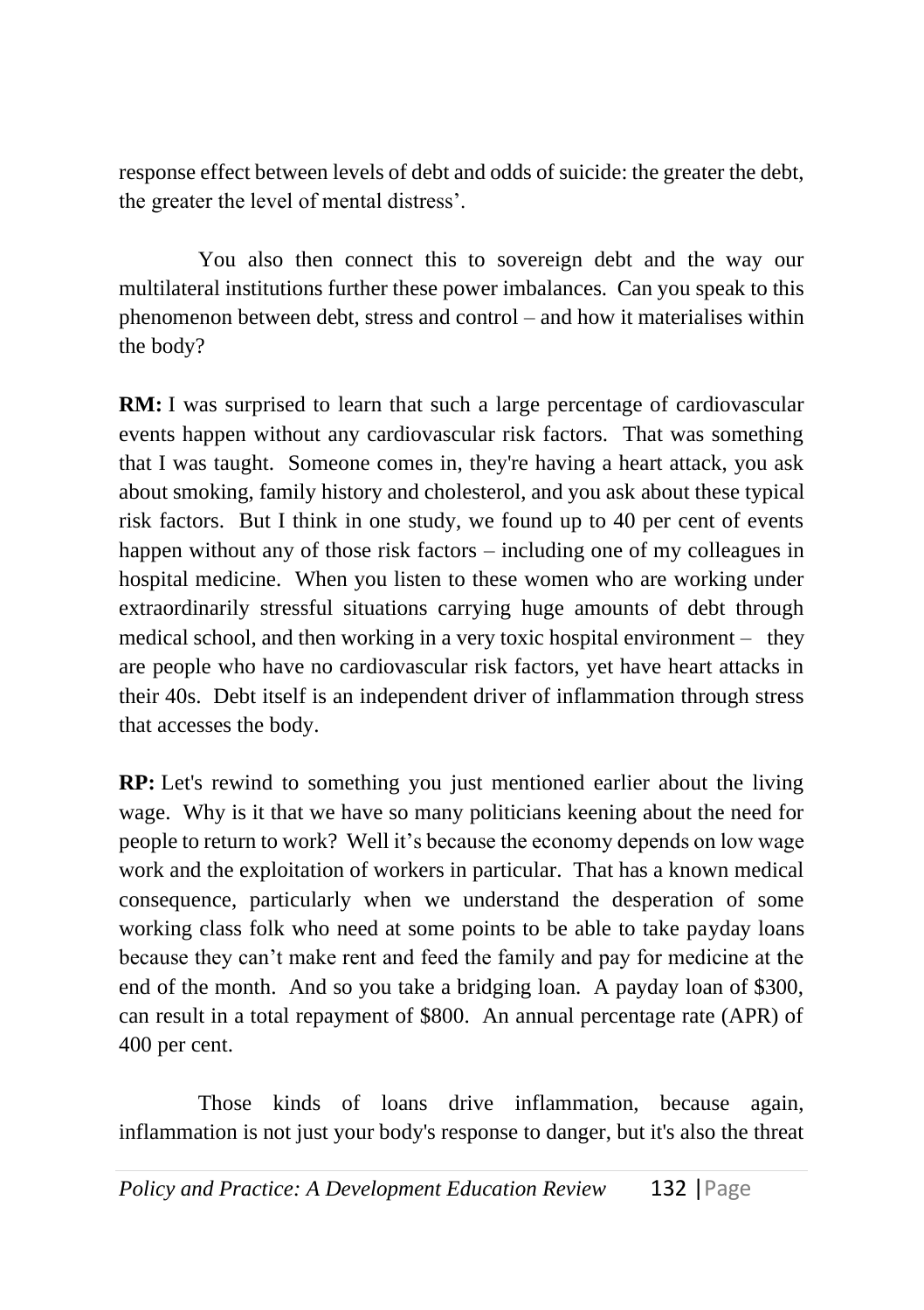of danger. If you are worried about not being able to live in your home at the end of the month, that occasions the kinds of chronic inflammation that will lead to adverse outcomes. And, what one study found was that if we were to ban payday loans, we would be able to reduce suicide mortality by 2.1 per cent. And fatal drug poisoning by 8.9 per cent. So at an individual level, you can see that the push to return back to normal in the economy is the conscious desire by certain politicians and a certain class of folk to shove the working class into more cycles of inflammation, and knowingly send people out to face greater risks of suicide and drug overdose.

But Aaron you are asking about how this relates to the national level and international kinds of transfer. We're hearing right now about COVAX and about the great largess of the global North giving away to folk in the global South literally dozens of vaccines. And, although sadly at the moment COVAX is not able to buy any more, because they have run out of money for syringes. But let's assume that COVAX was working and these banner headlines of largess were actually true – the fact remains that the global North still has a holding over the heads of the global South vast amounts of debt that dwarf the pitiful amounts of debt relief that are being offered at the moment and are being sort of muted by the International Monetary Fund (IMF).

Behind that debt is something that's really at the heart of our conversation today, which is that while it appears on paper that the global South owes the global North to the tune of \$6 trillion. We have ledgers of debt that were occasioned through colonial conquest that dwarfed that. One study by Chakrabarti and Patnaik (2019), for example, with some very conservative understandings of what an appropriate interest rate would be, has demonstrated that if we were to do any kind of serious accounting of what just the United Kingdom has taken from India, and the compounding of that interest rate over time, the value of what the UK has stolen from India today, in 2022, would be above \$66 trillion. So that's a more recent calculation than the one we were able to put in the book. But it's reflective of the fact that interest compounds over time, and today \$66 trillion is roughly the net present value of what the UK stole.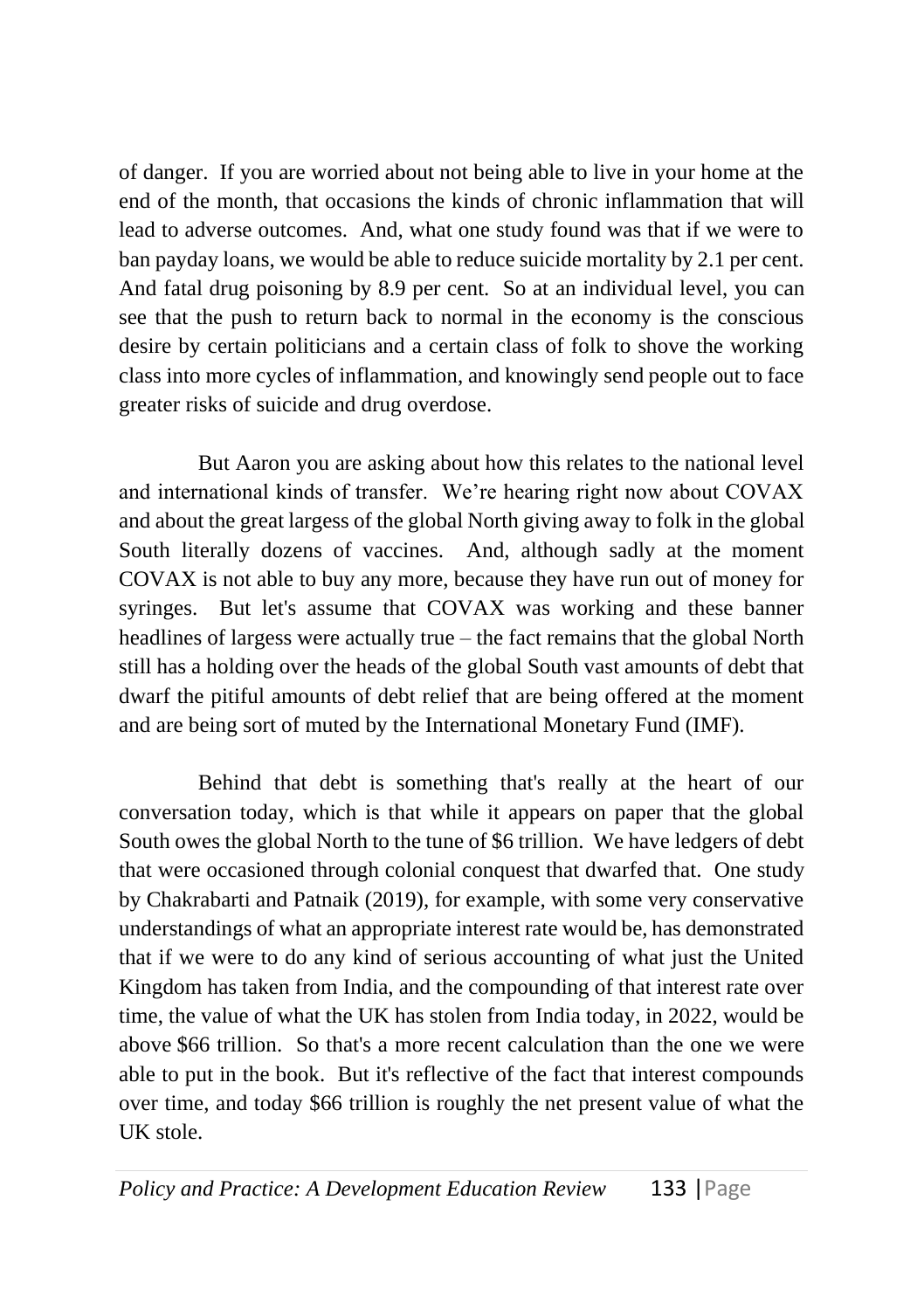**RM:** Whenever we're talking about the debt of the global South to the global North, no one's talking about how much was stolen from our homelands. The reason why I was born here in Ramaytush Ohlone territory in what's now called San Francisco Bay Area, is because all of that was stolen from our homelands. How do repair for the genocide of the Indigenous people of the United States (US)? How do you repair for the stolen families, the children who have been ripped from their families, not only through the legacies of slavery in the US, but the children that are still in cages under the Biden administration? These are deep structures that need to be looked at honestly – and repair and accounting is overdue.

**AW**: What do you think this reparative agenda should entail? One part of it might be reparations, but beyond monetary payments, how do we need to approach this?

**RM:** Here in occupied Ohlone territories we're getting land back. That is absolutely a priority in places where Indigenous people have been pushed off their lands, not only here in North America, but also now in India with Modi's regime trying to clear cut forests and push people off of places where they want to mine.

The people who are stewarding the land most effectively to combat climate change are people who are living with value systems that come from these Indigenous traditions of reciprocity, mutual care and mutual aid. That's a major part of the work that I would like to see happen. And also uplifting and supporting people in their healing from trauma. We can't just expect people who've been traumatised by capitalism to want to get on board and become good capitalists. We need to take apart this toxic economic system and build one that is healing and regenerative and focused on care.

**RP:** You're right to ask this question about reparations, and to observe also that even in its least controversial dimension, just simple affirmative action, is being rolled back and not just in the United States. I mean, you see these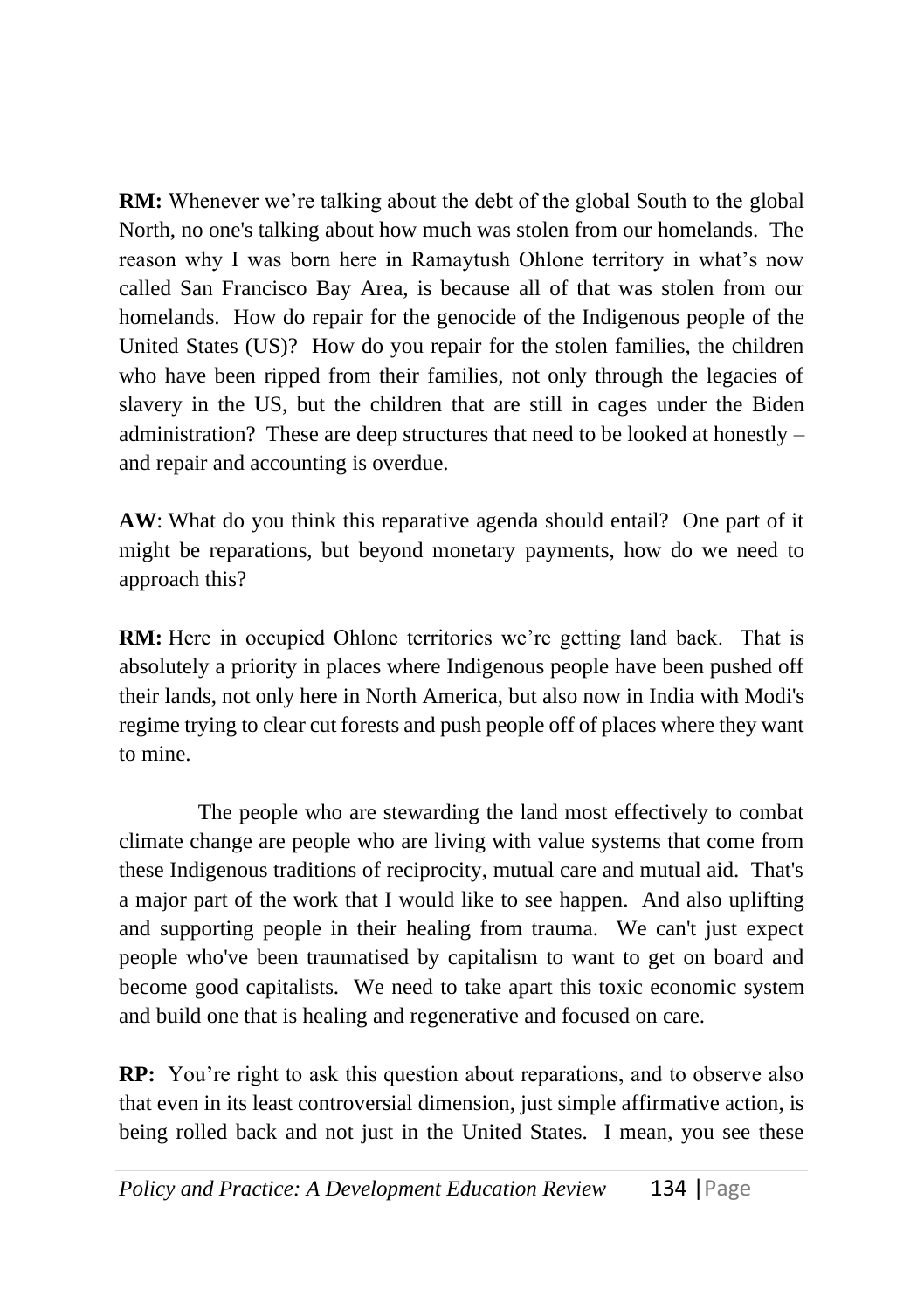bourgeois protests in India, for example, against allegations for what are there called Scheduled Tribes and Scheduled Castes. Within the caste system there are communities who have been historically discriminated against under the sort of yoke of Hindu supremacy. And they find themselves now, after years of actually benefiting to some degree from affirmative action in the government, the objects of derision and scorn precisely because they achieved some modicum of favour in the allocation of government jobs, and particularly in a moment where employment is generally precarious. That kind of very minimal reparative work is being undone. Globally this is something that is under threat, but it's something that absolutely needs to happen. But it's not enough. If we are interested in repair, this isn't just about infrastructure. This is about re-knitting, re-recognising and learning to see once again the bonds that have been sundered by colonial capitalism. That's a very big project.

**RM:** Also the role and the work of luminaries such as Angela Davis and understanding the importance of abolition in this work. The work is not simply just getting rid of things like the prison industrial complex and policing, and those borders that have been put in place to hold the damage within certain populations, to shelter the elite into pummelling the masses. In addition to dismantling it, is the radical act of imagining what a future looks like, where those things are not needed, where that harm is not actually a part of the equation. And that is such important work and really is the future horizons of this work.

There are brilliant scholars here in Oakland, where I live, Cat Brooks, and the Anti-Police Terror Project working on the Black New Deal has been very important in articulating what the community needs to not be sucked into the hell of the gang life and the crime here in the Bay Area. But the white lash as we're calling it – first you had George Floyd, and everyone's like, Black Lives Matter, oh, but maybe they don't matter that much. So let's go back over here and give the police all their money and property crime – that's a real big problem, that our property is actually more valuable than Black lives. And so that's that calculus, which is part of a colonial capitalist cosmology, our property is more important than Black and Indigenous and brown lives. That's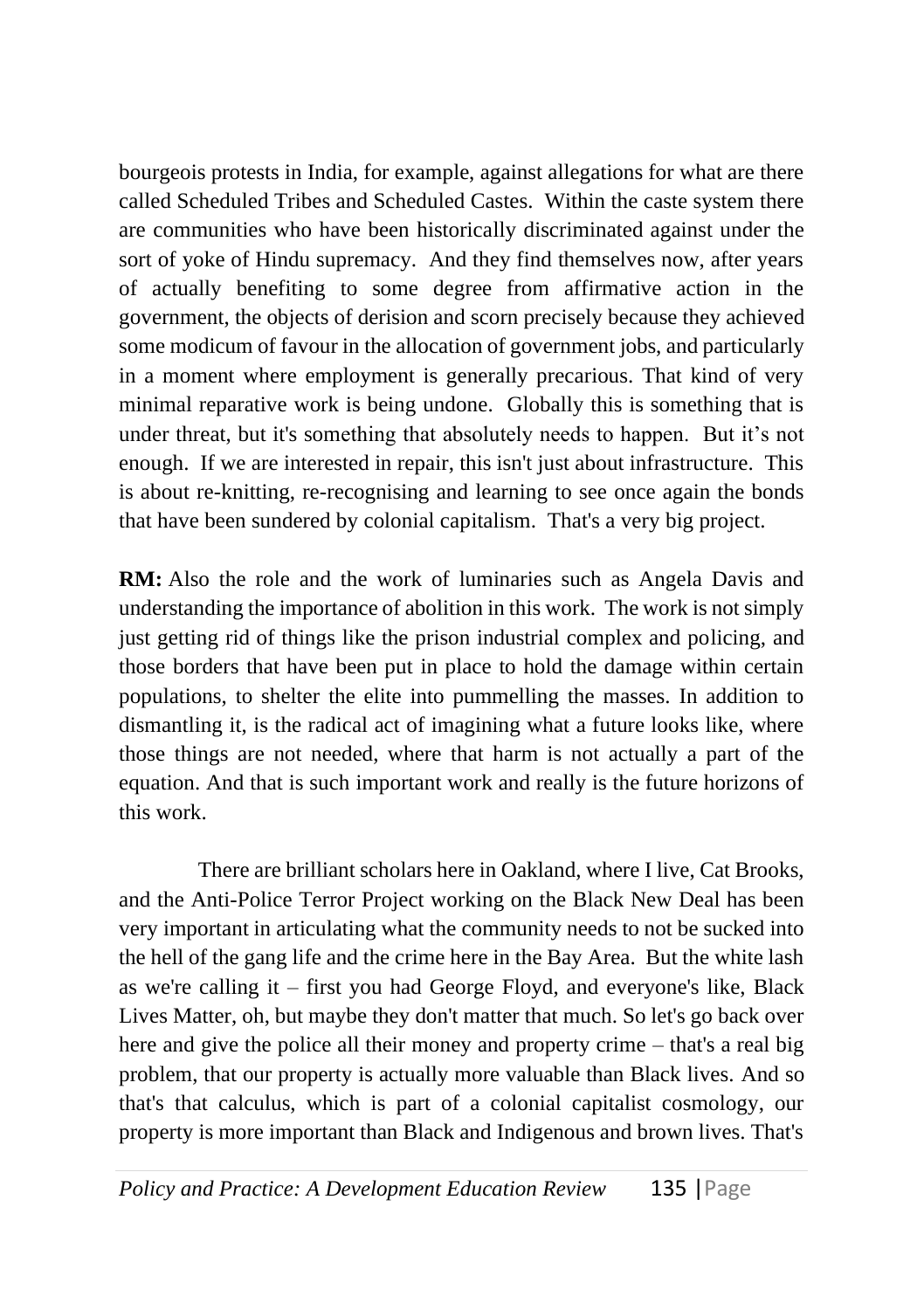how the Potosi Silver mine (Greenfield, 2016) happens, where debt was created to force Indigenous peoples to go into the mine and riddle their sacred mountain with holes to bring the Spanish silver. It's the same mentality. The property, the silver, the economy, is more important than the health of these people. So at what point are we done with that violent narrative? At what point do we insist that our humanity is actually more important than violating the rights of so many people around the world, and without real cause aside from maintaining this power structure and order.

That work of abolition is critical. It's imaginative work, it's creative work. It's not simply, 'burn it all down'. We can actually do this better, in a way that is more generative of health for all because health is not something you can pursue on an individual level. Health is a phenomenon that emerges out of systems working well together at their intersections and harmonising. Right now they're dissonant, and they're dissonant by design. And so what we try to articulate in our book 'Inflamed' is what that harmony can sound like and look like and feel like.

## **References**

Chakrabarti, S and Patnaik, U (eds.) (2019) *Agrarian and Other Histories: Essays for Binay Bhushan*, New York: Colombia University Press.

Criterion (1964) *Dr Strangelove, or: How I Learned to Stop Worrying and Love the Bomb*, available: [https://www.criterion.com/films/28822-dr-strangelove-or-how-i](https://www.criterion.com/films/28822-dr-strangelove-or-how-i-learned-to-stop-worrying-and-love-the-bomb)[learned-to-stop-worrying-and-love-the-bomb,](https://www.criterion.com/films/28822-dr-strangelove-or-how-i-learned-to-stop-worrying-and-love-the-bomb) (accessed 22 March 2022).

Greenfield, P (2016) 'Story of cities #6: how silver turned Potosí into "the first city of capitalism"', *The Guardian*, 21 March, available: [https://www.theguardian.com/cities/2016/mar/21/story-of-cities-6-potosi-bolivia](https://www.theguardian.com/cities/2016/mar/21/story-of-cities-6-potosi-bolivia-peru-inca-first-city-capitalism)[peru-inca-first-city-capitalism](https://www.theguardian.com/cities/2016/mar/21/story-of-cities-6-potosi-bolivia-peru-inca-first-city-capitalism) (accessed 22 March 2022).

Marya, R and Patel, R (2021) *Inflamed: Deep Medicine and the Anatomy of Injustice*, London: Penguin Books.